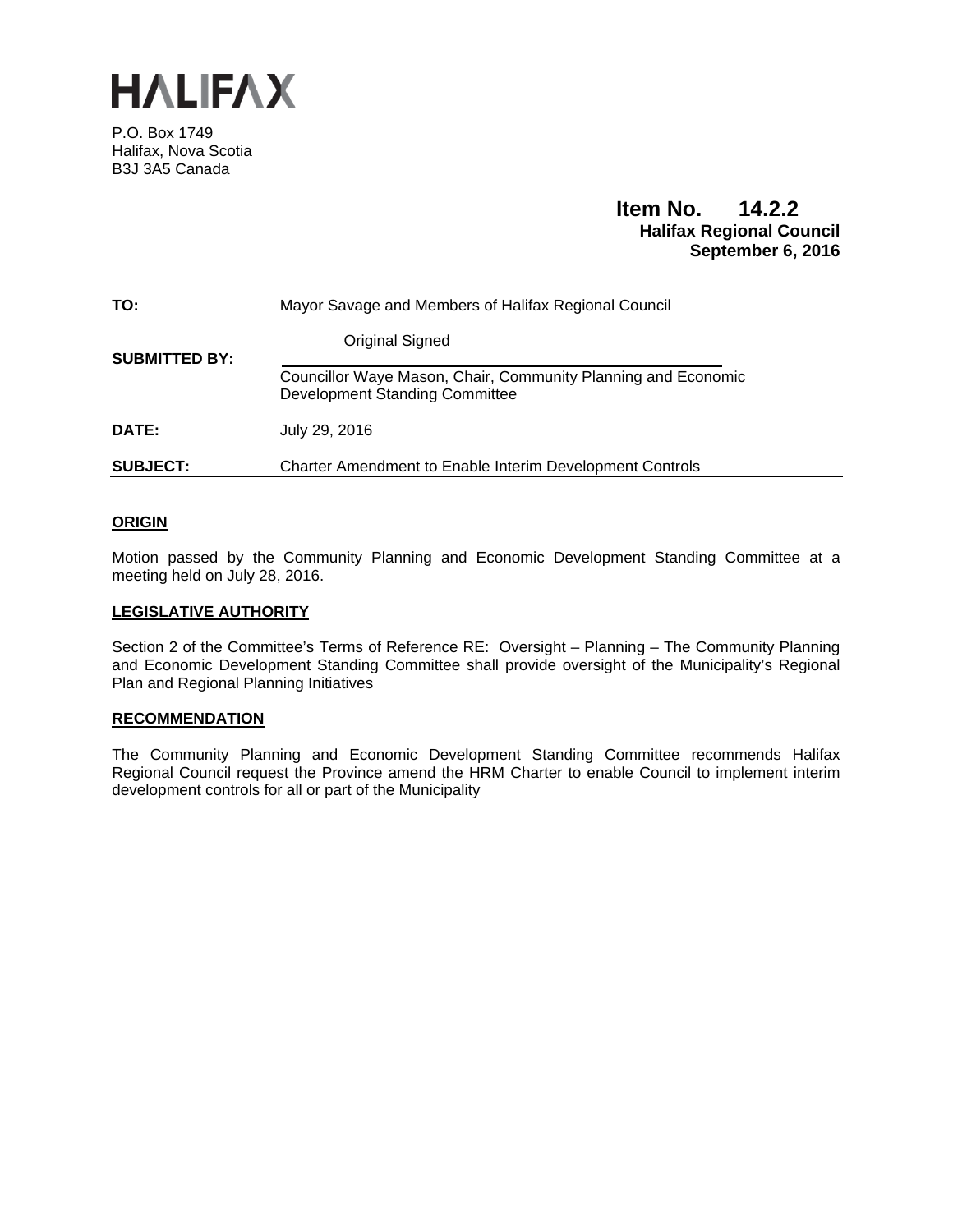# **BACKGROUND**

A staff report was submitted and considered at the July 28, 2016 Community Planning and Economic Development Standing Committee.

# **DISCUSSION**

The Committee endorsed the staff recommendation as noted.

#### **FINANCIAL IMPLICATIONS**

The attached staff report addresses financial implications.

#### **RISK CONSIDERATION**

No risk considerations associated with this report.

#### **COMMUNITY ENGAGEMENT**

The Community Planning and Economic Development Standing Committee is a Committee of Regional Council comprised of six Councillors. The meetings are open to the public and the Committee's agendas, minutes, and reports can be viewed at Halifax.ca.

#### **ENVIRONMENTAL IMPLICATIONS**

None.

# **ALTERNATIVES**

The Committee did not provide alternatives.

# **ATTACHMENTS**

Attachment 1: Staff report dated June 17, 2016.

A copy of this report can be obtained online at http://www.halifax.ca/council/agendasc/cagenda.php then choose the appropriate meeting date, or by contacting the Office of the Municipal Clerk at 902.490.4210, or Fax 902.490.4208.

Report Prepared by: Sheilagh Edmonds, Legislative Assistant, Municipal Clerk's Office 902.490.6520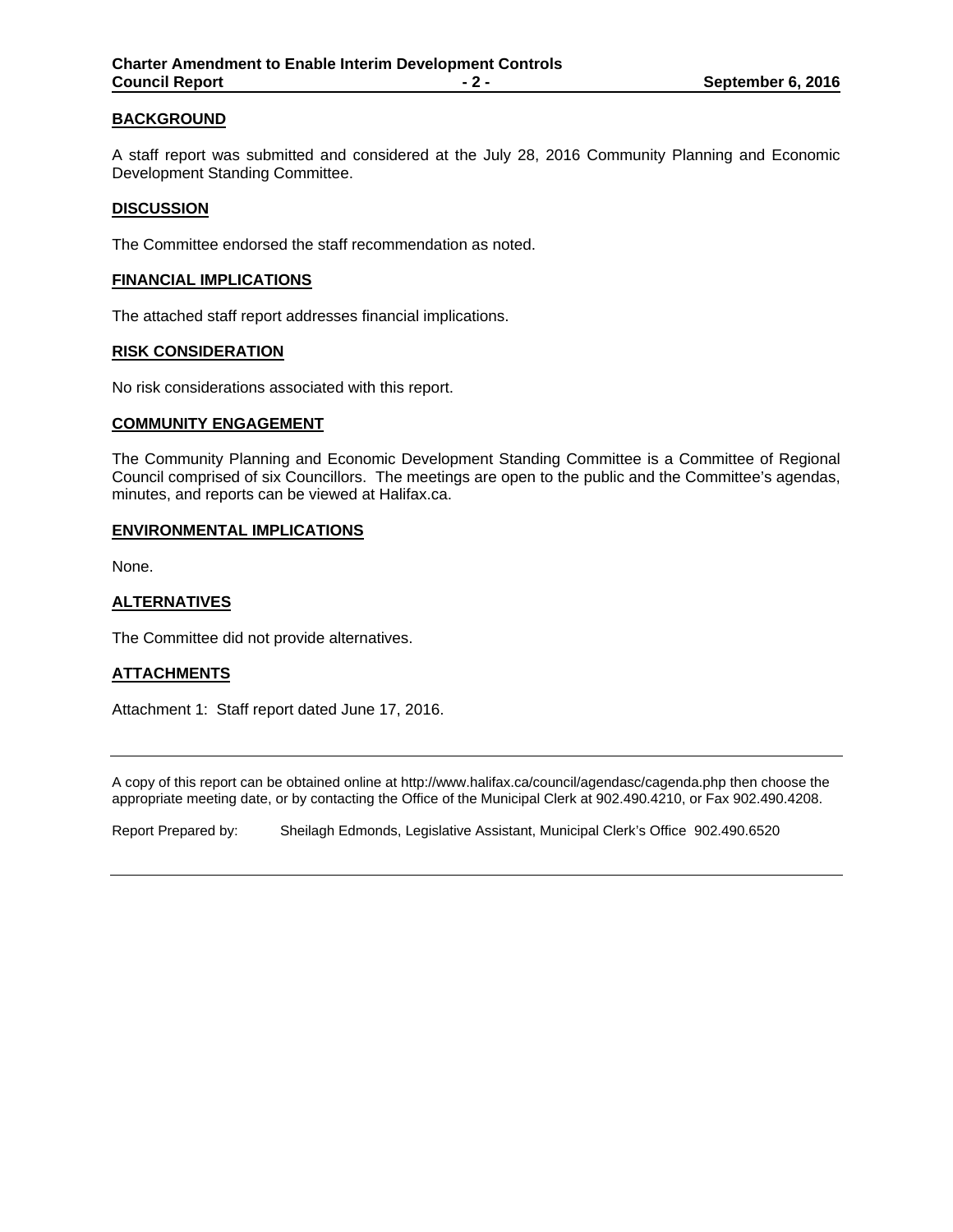



P.O. Box 1749 Halifax, Nova Scotia B3J 3A5 Canada

# **Item No. Community Planning and Economic Development July 28, 2016**

| TO:                  | Chair and Members of Community Planning and Economic Development<br><b>Standing Committee</b>      |
|----------------------|----------------------------------------------------------------------------------------------------|
| <b>SUBMITTED BY:</b> | Original Signed by<br>Bob Bjerke, Chief Planner & Director, Planning and Development, 902.490.1627 |
| DATE:                | June 17, 2016                                                                                      |
| <b>SUBJECT:</b>      | <b>Charter Amendment to Enable Interim Development Controls</b>                                    |

# **ORIGIN**

On May 24, 2016, Regional Council approved the following motion.

*MOVED by Councillor Watts, seconded by Councillor Mason*

*That Halifax Regional Council request a staff report on the following: A request to the Province to amend the HRM Charter to enable Council to implement an Interim Development Control for an area, and that the amendment includes:*

- *a) That Council may, by resolution, suspend or limit subdivision, development, or certain classes of subdivision or development in an identified area;*
- *b) The maximum length a time the resolution may stay in effect;*
- *c) That a resolution suspending or limiting may be different for different areas of the Municipality and for different periods of time providing the maximum time is not exceeded for any given area; and*
- *d) That no permit or approval of any kind may be issued that is contrary to the resolution establishing the area.*

*MOTION PUT AND PASSED.*

# **LEGISLATIVE AUTHORITY**

*Halifax Regional Municipality Charter (HRM Charter)*, Part XIX, Section 382, as follows:

382 (1) The Minister shall consult with the Municipality respecting any proposed amendment to this Act.

(2) The Municipality shall consult with the Minister respecting any proposed amendment to this Act.

# **RECOMMENDATION**

It is recommended that Regional Council request the Province amend the *HRM Charter* to enable Council to implement interim development controls for all or part of the Municipality.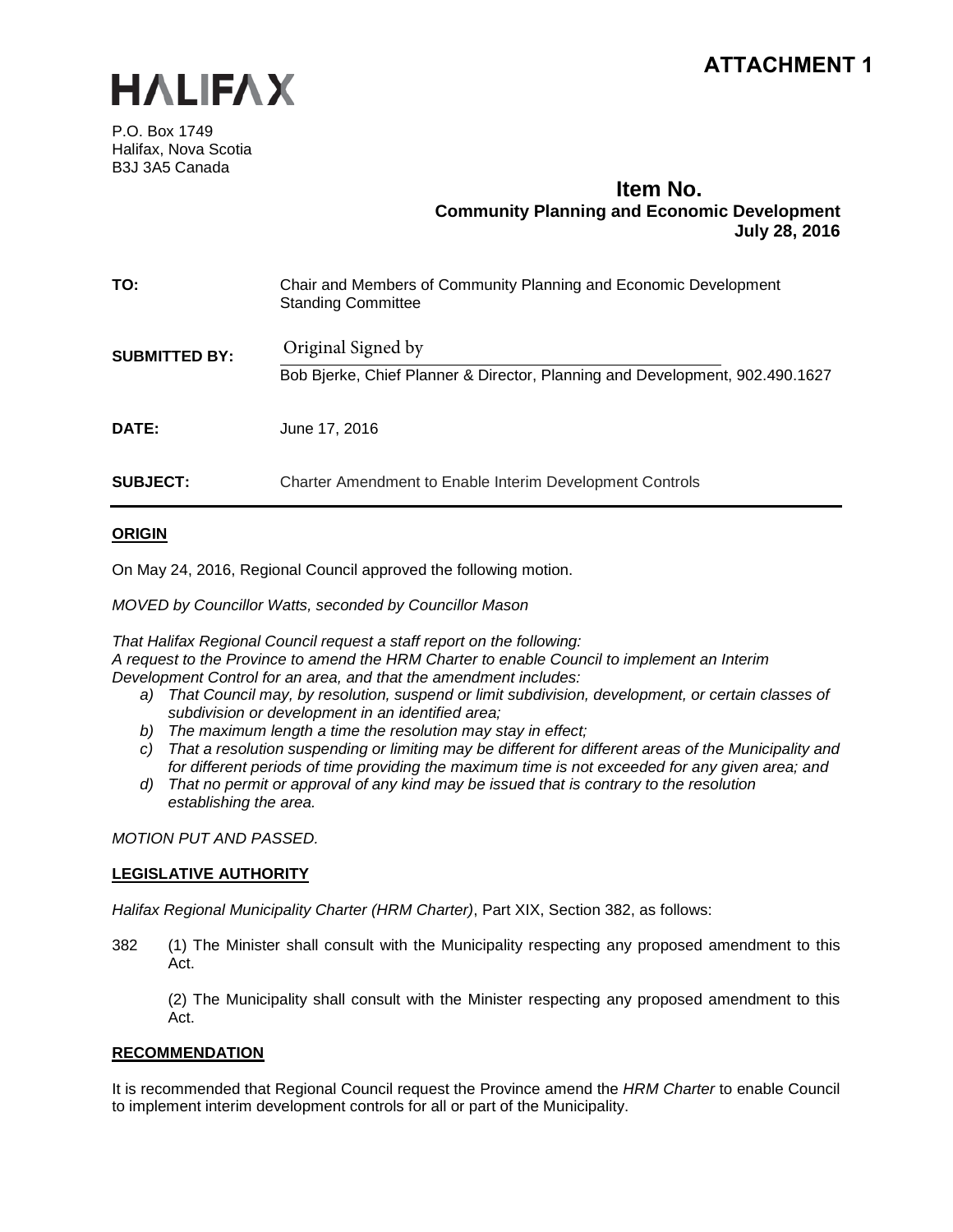# **BACKGROUND**

Interim Development Controls (`IDC``) are a planning tool used to temporarily restrict or control development in an area while a planning review is underway. The following sections review IDCs in relation to existing planning tools, the *HRM Charter* and other jurisdictions.

## **Existing Interim Development Controls**

Under the *HRM Charter*, HRM currently has two ways to establish a form of interim development controls.

#### Ministerial Order

Section 214 of the *HRM Charter* enables the Provincial Minister to suspend development within an interim planning area where development that is inconsistent with a Statement of Provincial Interest might occur. In such case, the Minister must be satisfied that there are necessary and compelling reasons to establish an interim planning area to protect the provincial interest. In 2004, the Province granted such a Ministerial Order during the preparation of the 2006 Regional Plan to control rural subdivision developments. At the time, the Province provided the Municipality with 90 days to amend its planning documents, including the required public hearing.

#### Land Use By-law (LUB) Amendments

Subsection 261(3) of the *HRM Charter* indicates that development permits cannot be issued for any developments that are not consistent with a proposed LUB amendment for 150 days from the date the public hearing is first advertised. In order to obtain permits during this 150 day period, any proposed development must be consistent with both the existing and proposed LUB. HRM routinely adopts LUB amendments and administers this 150 day dual approval period. However, the impact is usually minimal as LUB amendments, such as a rezoning, are often site specific.

#### **Heritage Interim Development Controls**

On February 23, 2016, Regional Council approved a motion to request the Province amend the *Heritage Property Ac*t and *Heritage Conservation Districts* regulations to authorize Council to adopt a by-law that would suspend specific types of development in heritage conservation district study areas. The request is intended to enable Regional Council to protect heritage resources while HRM engages the public and develops detailed regulations for protecting heritage resources. For more information, please see the staff report at the following link. [www.halifax.ca/council/agendasc/documents/160223ca912.pdf](http://www.halifax.ca/council/agendasc/documents/160223ca912.pdf)

#### **Other Jurisdictions**

Several provinces have legislation to enable either the province or local governments to establish IDCs. Similar to Nova Scotia, some provinces provide broad discretion to the responsible Minister to establish IDCs. Other provinces, such as PEI and Quebec, enable local governments to establish IDCs only with the approval of the responsible Minister. Ontario and Saskatchewan provide the authority for municipalities to establish IDCs. Examples can also be readily found in the United States and Australia. Common topics included in the legislation in other jurisdictions include:

- the method for establishing IDC areas, including whether or not a public meeting is required;
- the range of developments that can be controlled or restricted;
- the length of time interim development controls can remain in place, including whether or not there is an opportunity for renewal;
- the appeal process; and
- the period of time that must pass before IDCs can be establish in the same area.

# **On-going** *HRM Charter* **Review**

HRM and the Province are currently reviewing a number of potential changes to the *HRM Charter*. This review is being led by the Province and is coordinated with a concurrent review of the *Municipal Government Act (MGA)*. In considering any request to amend the *HRM Charter*, the Province may consider it as a standalone request, or may choose to incorporate the request into the on-going *HRM Charter* review process.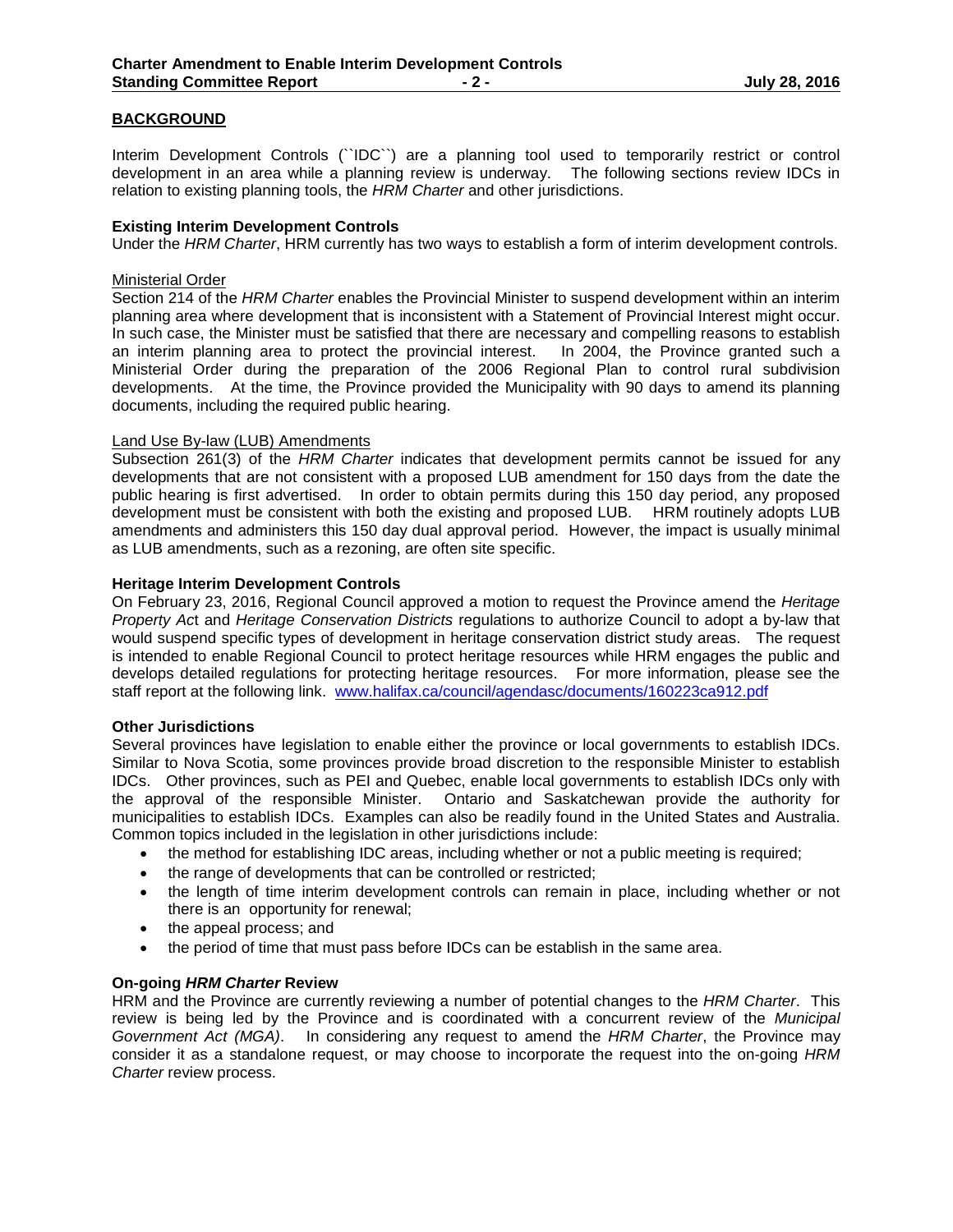# **DISCUSSION**

IDCs are a useful planning tool for controlling development in areas undergoing a planning review. In any comprehensive planning process, there is a risk that public discussion about significant changes to land use regulations could encourage some property owners to fast track development proposals under the existing regulations. This could undermine the purpose of the planning review. The following sections discuss the need, use and content of a potential *HRM Charter* amendment.

#### **Need for** *HRM Charter* **Amendment**

As noted in the background section, there are currently two ways to establish a form of interim development controls: 1) by Ministerial order, and 2) during the LUB amendment approval process. Although both methods have been used, neither provide the discretion and flexibility for HRM to establish IDCs in a manner that may be needed to fully support planning reviews. The Ministerial order relates only to the Statements of Provincial Interest, which may not cover all topics important to HRM such as climate change or economic development.

The LUB amendment process does not provide time for review or discussion of planning issues. The 150 day dual approval period only begins after LUB amendments are drafted and the public hearing is advertised. By this stage, the proposed policy direction is already well known through earlier review and engagement initiatives. As a result, this requirement generally would not prevent development proposals from going forward under the existing regulations.

By amending the *HRM Charter* to provide the municipality with the authority to establish IDCs, HRM would be able to establish IDCs more quickly while also tailoring detailed controls to Municipal needs.

#### **Potential Use of IDCs**

IDCs are not intended to be used often. HRM, for example, has only requested an IDC one time in 2004 to control suburban subdivisions during the creation of the first Regional Plan. Although rare, the need for IDCs could arise in relation to heritage resources, environmental protection, or growth management issues. IDCs could be particularly useful for providing the time needed to have meaningful public consultation on difficult topics without an immediate threat to the very issue that the planning initiative is attempting to address.

It is important to note that enabling IDCs in the *HRM Charter* would not compel HRM to use it. Rather, the tool would provide Council the option to use it based on the circumstances of a given planning review. If enabled, Regional Council would have the ability to decide when, where and how to use IDCs on a case by case basis within the scope set out in any new *HRM Charter* provisions.

#### **Content of potential** *HRM Charter* **Amendment**

As provincial legislation, the *HRM Charter* is amended at the discretion of the Province. Subject to further research and discussion, the following provisions should be included in IDC enabling legislation:

#### Ability to Establish an IDC Area Quickly

IDCs are intended to prevent development that may undermine or conflict with the purpose of a planning review. In establishing any IDCs it is important that HRM have the ability to establish an IDC on short notice. A lengthy public consultation process could in itself undermine the purpose of an IDC by encouraging some property owners to fast track development proposals under the existing regulations.

# Broad Discretion on the Types of Development that may be Controlled

From land uses to construction, demolitions and subdivisions, there are a number of regulatory approvals that could be addressed through the use of IDCs. An *HRM Charter* amendment, therefore, should provide HRM with broad discretion to select and tailor the types of development to control when establishing specific IDC areas. In some situations, for example, HRM may wish to temporarily prohibit new large scale buildings while continuing to permit additions and accessory structures. In other situations, HRM may wish to only limit subdivisions.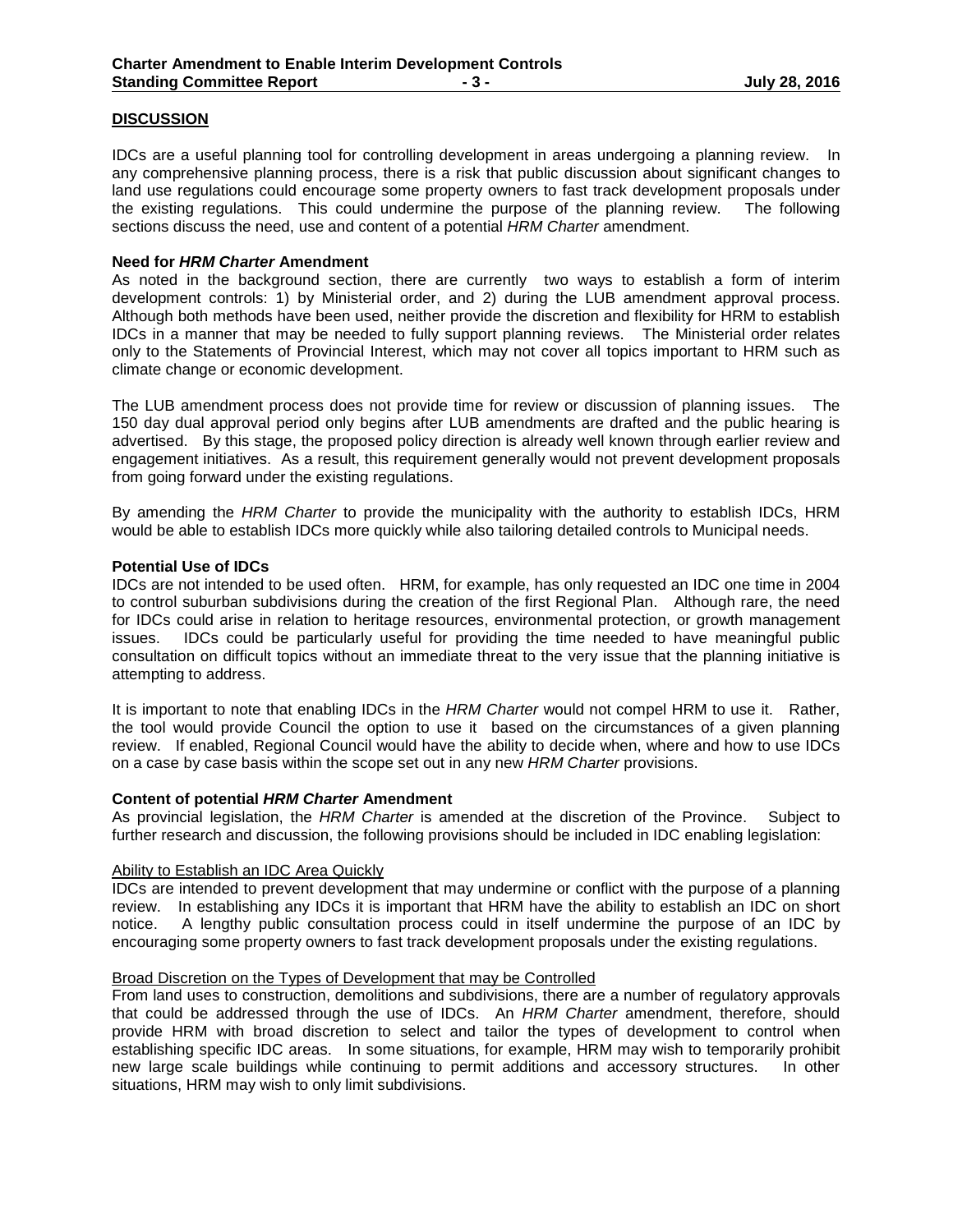## Discretionary Approvals

Rather than strictly limiting certain types of development, HRM may wish to establish a method for approving developments that meet certain policy objectives or performance standards. Such discretionary approvals could be considered by a committee or delegated to staff. HRM may, for example, wish to use an IDC to require that any demolition permits in an area be reviewed by a designated committee against interim policy criteria, instead of using the IDC to strictly prohibit all demolitions in a specified area.

#### Reasonable Time Limit

Other jurisdictions set a maximum time limit for IDCs to remain in effect that range from six months to 2 years. While a time limit is needed to ensure planning documents are updated in a timely manner, any time limit should provide sufficient time for HRM to complete meaningful public consultations and detailed analysis of planning issues as well as provide Council sufficient time to adopt them.

#### **Conclusion**

IDCs could help provide the time needed to discuss and review difficult planning issues without the threat of development proposals moving ahead under existing regulations. While the Province currently has this ability to protect Provincial interests, HRM, as the region's largest Municipality, is well positioned to responsibly use IDCs to protect and advance Municipal interests. As an additional planning tool, IDCs could support the renewal of the Planning and Development Department and its efforts to bring HRM's planning legislation into a state of good repair. Therefore, staff recommend that Regional Council request the province amend the *HRM Charter* to enable HRM to establish IDCs in all or part of the Municipality.

# **FINANCIAL IMPLICATIONS**

The HRM costs associated with this report can be accommodated within the approved 2016/17 operating Budget for C320 Planning & Development.

#### **RISK CONSIDERATION**

There are no significant risks associated with requesting an amendment to the *HRM Charter*.

#### **COMMUNITY ENGAGEMENT**

The community engagement process is consistent with the intent of the HRM Community Engagement Strategy. The level of community engagement was information sharing, achieved through the HRM website and public accessibility to Regional Council meetings.

#### **ENVIRONMENTAL IMPLICATIONS**

No environmental implications are identified.

#### **ALTERNATIVES**

1. Regional Council may choose not to request the Province amend the *HRM Charter* to enable Council to implement interim development controls.